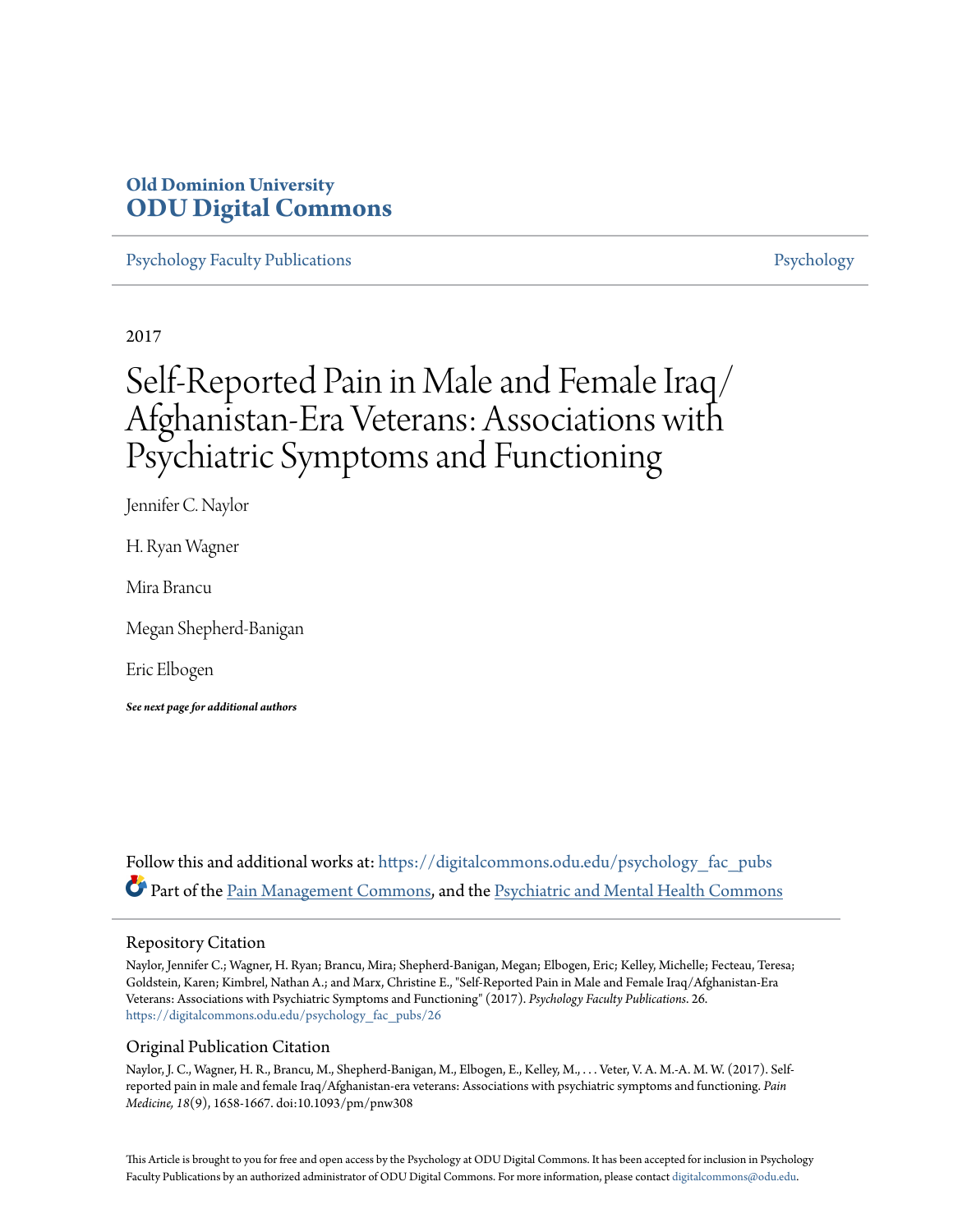#### **Authors**

Jennifer C. Naylor, H. Ryan Wagner, Mira Brancu, Megan Shepherd-Banigan, Eric Elbogen, Michelle Kelley, Teresa Fecteau, Karen Goldstein, Nathan A. Kimbrel, and Christine E. Marx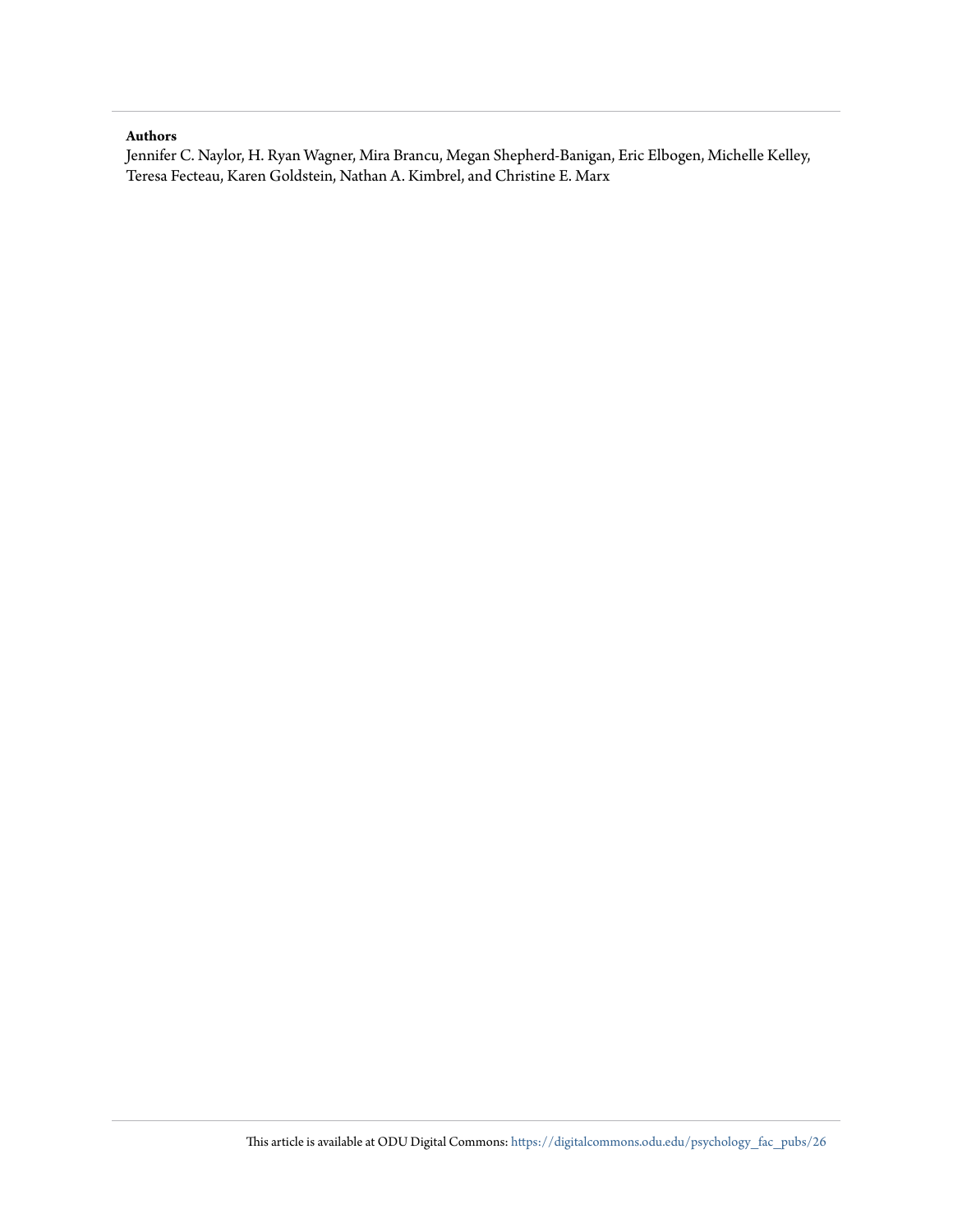

## PSYCHOLOGY, PSYCHIATRY, IMAGING & BRAIN NEUROSCIENCE SECTION

### Original Research Article

## Self-Reported Pain in Male and Female Iraq/ Afghanistan-Era Veterans: Associations with Psychiatric Symptoms and Functioning

Jennifer C. Naylor, PhD,\*,<sup>†,‡,§</sup> H. Ryan Wagner, PhD,†,‡ Mira Brancu, PhD,†,‡ Megan Shepherd-Banigan, PhD,<sup>¶</sup> Eric Elbogen, PhD, <sup>†,‡,§</sup> Michelle Kelley, PhD, Teresa Fecteau, PhD<sup>§</sup> Karen Goldstein, MD,<sup>fi, ||</sup> Nathan A. Kimbrel, PhD\*<sup>,†,‡</sup> Christine E. Marx, MD,\*,†,‡,§ VA Mid-Atlantic MIRECC Work Group,‡ VA Mid-Atlantic MIRECC Women Veterans Work Group,<sup>‡</sup> and Jennifer L. Strauss, PhD†,\*\*

\*Research and Development; <sup>§</sup>Mental Health Service Line, and; ¶ Health Services Research & Development, Durham Veterans Affairs Medical Center, Durham, North Carolina; <sup>†</sup>Department of Psychiatry and Behavioral Sciences and <sup>III</sup> Division of General Internal Medicine, Duke University Medical Center, Durham, North Carolina; <sup>‡</sup>VA Mid-Atlantic Mental Illness, Research Education and Clinical Center (MIRECC), Durham, North Carolina; <sup>II</sup> Department of Psychology, Old Dominion University, Norfolk, Virginia; \*\*Department of Veterans Affairs, Mental Health Services, Washington, DC, USA

Correspondence to: Jennifer C. Naylor, PhD, Durham VA Medical Center, Duke University Medical Center, 508 Fulton St., Durham, NC 27705, USA. Tel: 919- 286-0411; Fax: 919-416-5912; E-mail: Jennifer.naylor2@va.gov/naylorjc@duke.edu. Funding sources: This work was supported by the VA Mid-Atlantic Mental Illness Research Education and Clinical Center (MIRECC) of the Department of Veterans Affairs Office of Mental Health Services and the VA Mid-Atlantic Healthcare Network (VISN 6). Dr. Naylor (1lK2RX000908) and Dr. Van Voorhees (1K2RX001298) are funded by a Department of Veterans Affairs Rehabilitation Research and Development Career Development Awards. Dr. Kimbrel (IK2CX000525) and Dr. Dedert (IK2CX000718) are funded by Department of Veterans Affairs Clinical Science Research and Development Career Development Award. Dr. Goldstein is funded by a VA Health Services Research and Development Career Development Award (1IK2HX001540, CDA 13-263). Dr. Shepherd-Banigan is supported by a VA OAA HSR&D PhD Fellowship (TPP 21-027) from the US Department of Veterans Affairs, Health Services Research and Development Service.

Conflicts of interest: The views expressed in this article are those of the authors and do not necessarily reflect the position or policy of the Department of Veterans Affairs or the United States government. The VA Mid-Atlantic MIRECC workgroup includes: Jean C. Beckham, PhD; Patrick S. Calhoun, PhD; Kathleen P. Decker, MD; Eric Dedert, PhD; John A. Fairbank, PhD; Kimberly T. Green, PhD; Jason D. Kilts; Angela Kirby, MA; Scott D. Moore, MD, PhD; Larry A. Tupler, PhD; Richard D. Weiner, MD, PhD; Robin Hurley, MD; Gregory McCarthy, PhD; Scott D. McDonald, PhD; Katherine H. Taber, PhD; Marinell Miller-Mumford, PhD; Scott D. Moore, MD, PhD; Rajendra Morey, MD; Treven C. Pickett, PsyD; Jennifer J. Runnals, PhD; Jared Rowland, PhD; Cindy Swinkels, PhD; Steve Szabo, MD, PhD; Elizabeth Van Voorhees, PhD; and Ruth Yoash-Gantz, PhD. The VA Mid-Atlantic MIRECC Women Veterans Workgroup includes: John D. Curry, PhD; Kathleen Decker, MD; Mary Driscoll, PhD; Jessica Kinsaul, PhD; and Christi Ulmer, PhD.

#### **Abstract**

Objective. To examine pain symptoms and cooccurring psychiatric and functional indices in male and female Iraq/Afghanistan-era veterans.

Design. Self-reported data collection and interviews of Iraq/Afghanistan-era veterans who participated in a multisite study of postdeployment mental health.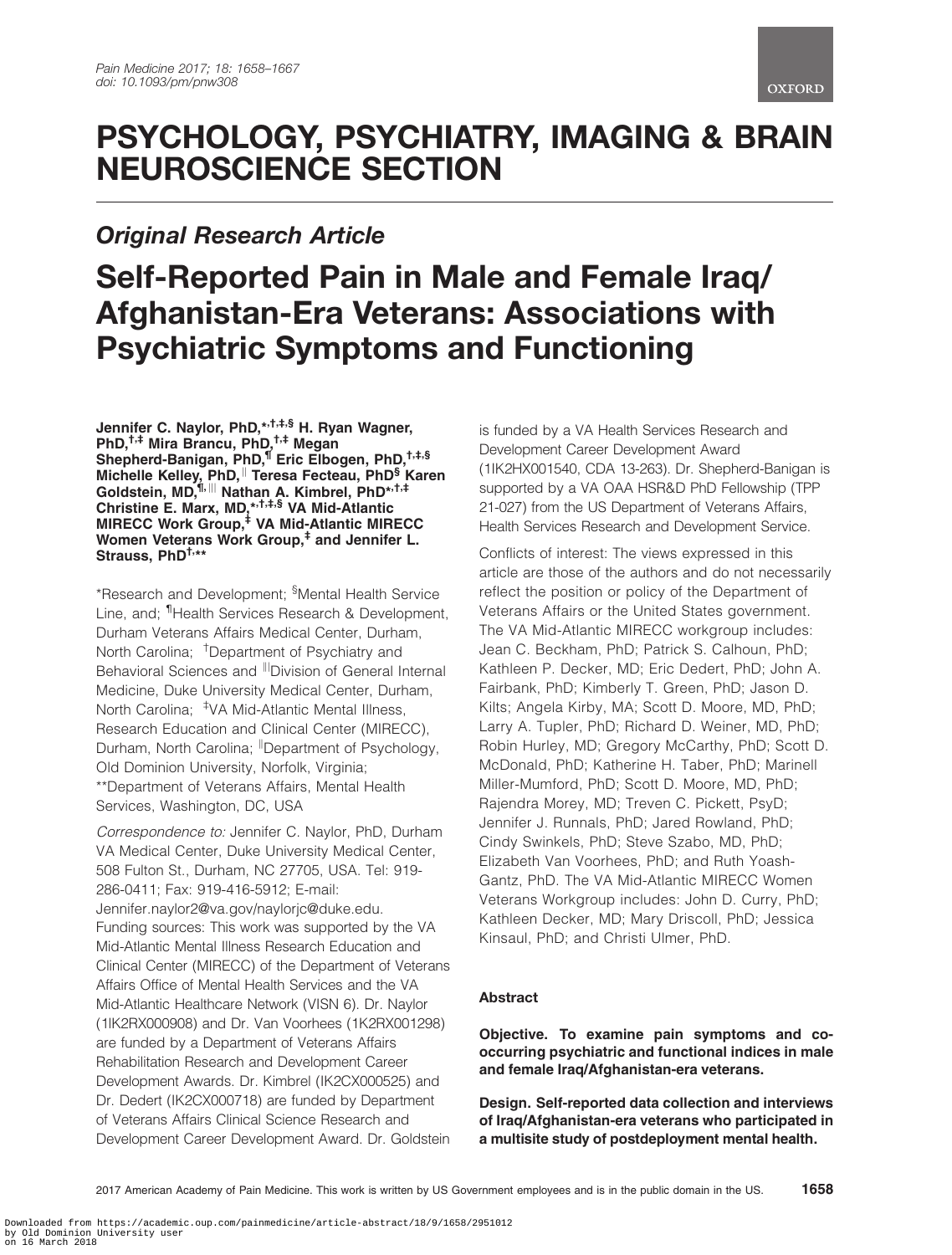#### Veteran Pain, Psychiatric Symptoms, and Functioning

Setting. Veterans were enrolled at one of four participating VA sites.

Subjects. Two thousand five hundred eighty-seven male and 662 female Iraq/Afghanistan-era veterans.

Methods. Nonparametric Wilcoxon rank tests examined differences in pain scores between male and female veterans. Chi-square tests assessed differences between male and female veterans in the proportion of respondents endorsing moderate to high levels of pain vs no pain. Multilevel regression analyses evaluated the effect of pain on a variety of psychiatric and functional measures.

Results. Compared with males, female veterans reported significantly higher mean levels of headache  $(P< 0.0001)$ , muscle soreness  $(P< 0.008)$ , and total pain (P< 0.0001), and were more likely to report the highest levels of headache  $(P< 0.0001)$  and muscle soreness (P< 0.0039). The presence of pain symptoms in Iraq/Afghanistan-era veterans was positively associated with psychiatric comorbidity and negatively associated with psychosocial functioning. There were no observed gender differences in psychiatric and functional indices when levels of pain were equated.

Conclusions. Although female Iraq/Afghanistan-era veterans reported higher levels of pain than male veterans overall, male and female veterans experienced similar levels of psychiatric and functional problems at equivalent levels of reported pain. These findings suggest that pain-associated psychological and functional impacts are comparable and consequential for both male and female veterans.

#### Key Words. Pain Disorder; Veteran; Function; Mental Health; Gender; Female; Male

#### Introduction

The previous ban on women serving in direct military combat roles was lifted in 2013, ushering in an unprecedented level of women's involvement in the US military, including an increased female presence in the combat theater and risk for physical injury and pain conditions. Approximately 15% of active duty military and 20% of new military recruits are now female [\[1\]](#page-9-0), and female Iraq/ Afghanistan-era veterans are using Department of Veterans Affairs (VA) services at increasing and significantly higher rates than prior-era female veterans [[2](#page-9-0)]. Male and female veterans of recent conflicts in Iraq and Afghanistan report high rates of pain symptoms, and the risk of commonly occurring pain conditions, particularly for female veterans, increases with time following return from deployment [\[3](#page-9-0)]. Given the high prevalence of pain among recent veterans and the potential for increasing incidence of pain among female veterans, additional research concerning pain and effective pain treatment for both male and female veterans is imperative.

Although there is a substantial civilian literature documenting gender differences in pain perception and prevalence, there are limited data examining gender differences in pain in recent-era veterans. Pain tolerance and thresholds tend to be lower in women compared with men [[4,5](#page-9-0)], and women are more likely than men to report tension [[6\]](#page-9-0) and migraine headaches [\[7](#page-9-0)], orofacial pain [\[8](#page-9-0),[9\]](#page-9-0), fibromyalgia symptoms [\[10](#page-9-0)], and musculoskeletal pain [[11\]](#page-9-0). Additionally, women's pain reports are more severe and longer in duration [\[12](#page-9-0),[13\]](#page-9-0). Conversely, in Iraq/Afghanistan-era veterans the findings are limited and mixed: Some investigations have found that female veterans report more musculoskeletal [[14\]](#page-9-0), back [[14,15](#page-9-0)], joint [\[14](#page-9-0)], headache [\[15](#page-9-0)], and persistent pain [[16\]](#page-9-0) than male veterans, while others have found that female veterans are less likely than male veterans to report any type of pain symptoms [[17,18](#page-9-0)]. Other investigations have failed to find differences between female and male veterans on rates of reported pain [\[18](#page-9-0)].

In addition to potential gender differences with respect to pain experiences and reporting, prior research has consistently demonstrated a positive association between pain chronicity and emotional distress, impaired function, and health care utilization [[19](#page-9-0)[–21](#page-10-0)]. Iraq/Afghanistan-era veterans reporting pain symptoms often have comorbid mental health problems, such as posttraumatic stress disorder (PTSD) [\[15](#page-9-0),[22\]](#page-10-0), depression [\[15](#page-9-0)], traumatic brain injury [\[22](#page-10-0)–[24\]](#page-10-0), substance use disorders [\[25](#page-10-0)], and increased rates of suicidal ideation [26–28]. However, few studies have evaluated gender differences in chronic pain and comorbid psychiatric symptoms and function. An early investigation in a predominantly male veteran sample found that chronic widespread pain was prevalent in Iraq/Afghanistan-era veterans and resulted in poorer function, regardless of comorbid mental health symptoms [[20\]](#page-9-0). A more recent study found that Iraq/Afghanistan-era veterans with chronic pain were more likely to be female than male and report higher rates of PTSD, mood disorders, anxiety disorders, and substance use disorders than veterans without chronic pain [[16\]](#page-9-0). Overall, although the literature consistently indicates that pain is associated with increased psychiatric symptoms and functional impairment [[15,16,20](#page-9-0),[22,27](#page-10-0)], findings remain unresolved regarding gender differences for pain and psychiatric comorbidity in Iraq/Afghanistan-era veterans.

The current investigation was designed to replicate prior findings of pain symptoms and commonly comorbid psychiatric symptoms and to expand those findings across gender in Iraq/Afghanistan-era veterans. Informed by prior studies in civilian samples and the limited findings in recent veteran samples, it was hypothesized that a greater number of female veterans compared with male veterans would report pain symptoms and that female veterans would report greater pain severity than male veterans. In addition, it was hypothesized that among those with high levels of pain, female veterans would report more psychiatric distress and functional impairment than male veterans.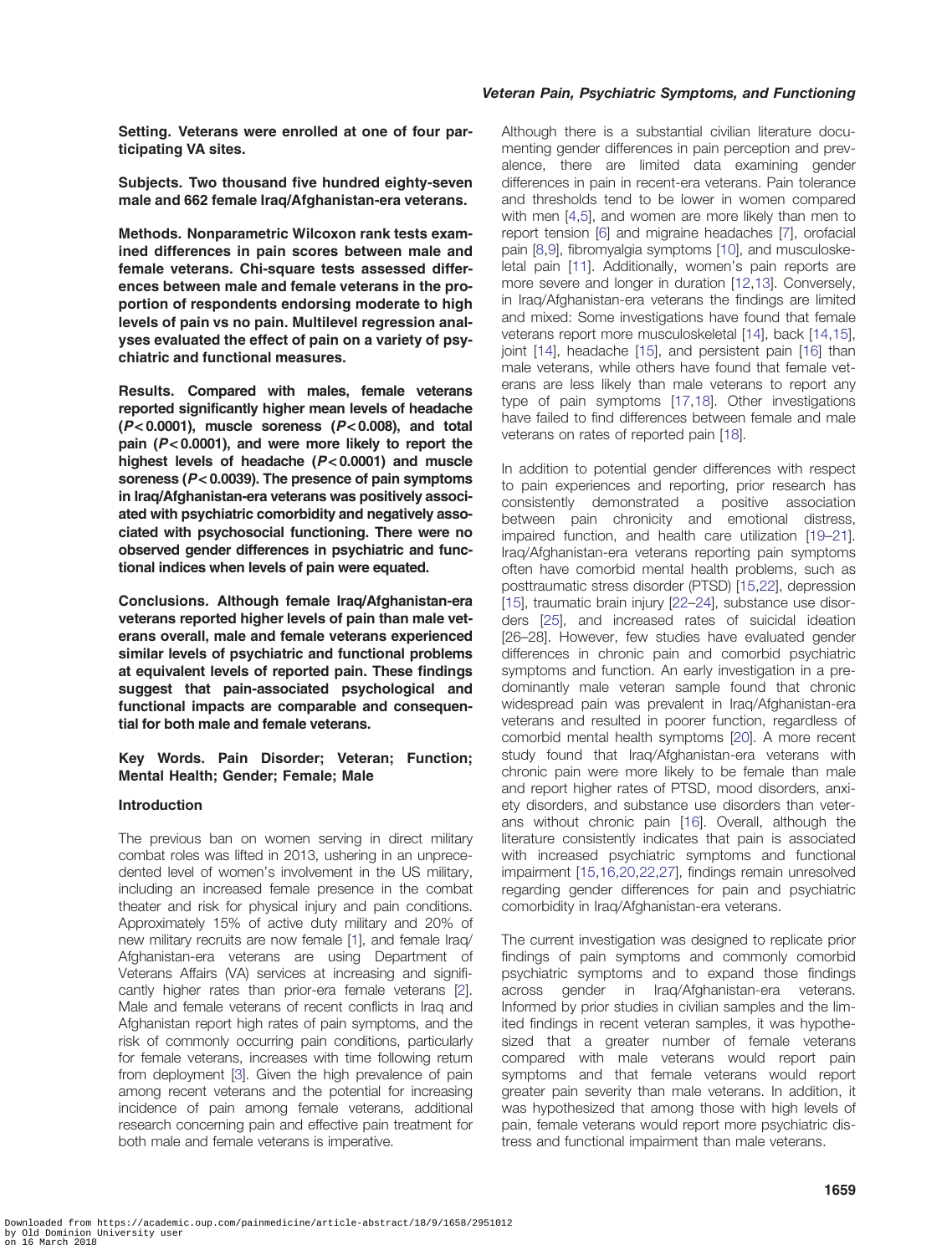#### **Methods**

#### Study Population

Participants included 2,587 male and 660 female Iraq/ Afghanistan-era veterans who participated in an ongoing multisite VA Mid-Atlantic Mental Illness, Research, Education and Clinical Center (MIRECC) Study of Post-Deployment Mental Health (PDMH Study) between 2005 and 2012. Approximately 90% of participants were enrolled in VA health care at the time of recruitment, and all participants provided written informed consent prior to implementation of study procedures. The study protocol was approved by the local institutional review boards at the Durham, Hampton, Hunter Holms McGuire, and W. G. (Bill) Hefner Veterans Affairs Medical Centers.

Recruitment strategies included targeted mailings, advertisements, and clinician referrals. Eligibility was limited to participants serving in the United States military after September 11, 2001. Participants meeting inclusion criteria completed several self-report measures during a one-day interview process.

#### **Measures**

Pain symptoms were assessed with three items from the Symptom Checklist 90-R, a 90-item, self-report measure of psychiatric symptoms. The three selected items assess severity of headache, low back pain, and muscle soreness on a five-point scale, ranging from 0 (not at all) to 4 (extremely). Instructions were to select the response that best described the level of distress (for each symptom) experienced over the past seven days. In the current study, these three items were modeled both individually and summed to form an overall composite rating of pain. For bivariate analyses, dichotomous proxy variables based on the individual items were coded for "high pain" if the top two levels (ratings of 3 and 4) were endorsed and contrasted with "no pain" if level 0 was endorsed. An additional dichotomous proxy variable was coded positive for level 3 or 4 endorsement on any of the three pain items (headache, low back pain, muscle soreness), with veterans endorsing any high pain again contrasted against subjects endorsing no pain on any of the three items.

An additional set of analyses assessed differences in psychiatric and functional measures as a function of pain level. Variables examined included: depression symptoms (21-item Beck Depression Inventory, Second Edition [BDI-II] [[29](#page-10-0)]); suicidal ideation (21-item Beck Scale for Suicide Ideation [BSS] [\[30\]](#page-10-0)); PTSD symptoms (17-item Davidson Trauma Scale [DTS] [\[31\]](#page-10-0)); resilience (25-item Connor-Davidson Resilience Scale [CDRISC] [\[32\]](#page-10-0)); and a dichotomous measure of mental health care utilization (coded positive for subjects endorsing a history of any outpatient mental health care). Functional measures included: sleep quality (19-item Pittsburgh Sleep Quality Index [PSQI] [\[33](#page-10-0)]); perceived social support (19-item Medical Outcomes Social Support Survey [MOS] [[34](#page-10-0)]); dichotomous measures of self-reported full-time employment; VA-rated

disability (defined as a treatment-seeking population with substantial medical and psychiatric morbidities; meeting eligibility requirements means testing, based on income thresholds, or military service-related disability status); and perpetrated violence within the past year. It was hypothesized that these functional measures may be impacted by pain and associated psychiatric factors.

#### Analyses

For analyses of pain, means and standard deviations were computed for each pain item and for the total composite pain score. As both individual items and the total pain summation scales failed to meet distributional criteria for normality, bivariate tests for differences in levels of endorsement between male and female respondents were based on nonparametric Wilcoxon rank tests. Bivariate tests of differences between male and female veterans in the proportion of respondents endorsing high levels of pain vs no pain were assessed using standard chi-square tests.

To test the effects of pain on psychiatric and functional status, a series of generalized linear regression models were estimated regressing each of the 10 individual psychiatric and functional measures noted above (depression, suicidal ideation, PTSD symptoms, resilience, perceived social support, sleep quality, outpatient mental health utilization, full-time employment, VA-rated disability, and past-year history of violent behavior) on a model containing main effect dichotomous variables denoting gender and high pain. In separate models, the analyses were repeated after inclusion of an interaction term crossing gender and pain to test for differential effects of pain on function by gender. Based on distributional characteristics, generalized regression models for ordinal items were estimated assuming a gamma distribution with a logarithmic link; dichotomous measures were estimated under an assumed binomial distribution with a logit link (logistic regression). Mean levels and standard errors of the various measures were computed and compared across factorial combinations of gender and high pain. Bivariate levels of outcomes between male and female veterans were compared in the high pain condition using nonparametric Wilcoxon rank procedures due to distributional characteristics.

All analyses were conducted using SAS 9.4 (SAS Institute, Cary, NC, USA) statistical software.

#### Results

#### Participant Demographic Characteristics

#### Overall Cohort

The average age for veterans participating in this study was  $37.48$  years  $(SD = 10.24$  years) [\(Table 1](#page-5-0)). Approximately one-half the sample was white (48.12%), and slightly more than one-half were married (53.24%). Average education was 13.48 years, indicating many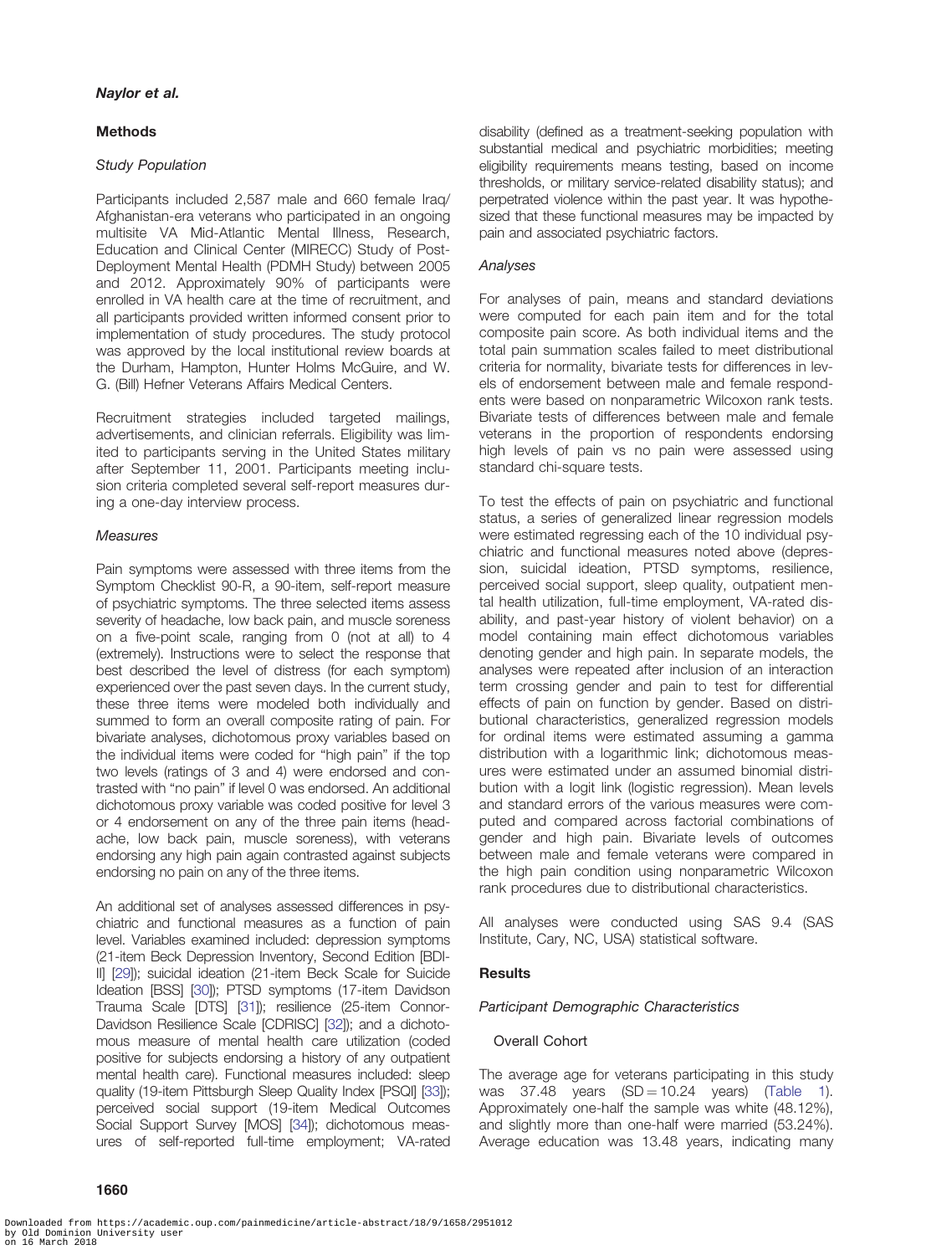|                                       | Complete cohort |        | Male         |        | Female                                                         |        |        |          |
|---------------------------------------|-----------------|--------|--------------|--------|----------------------------------------------------------------|--------|--------|----------|
|                                       | $(N = 3247)$    |        | $(N = 2587)$ |        | $(N = 660)$                                                    |        |        |          |
|                                       |                 |        |              |        | Freq or mean % or SE Freq or mean % or SE Freq or mean % or SE |        | ChiSq  | Prob     |
| Age                                   | 37.48           | 10.24  | 37.61        | 10.30  | 37.00                                                          | 10.02  | 1.44   | 0.2308   |
| Race: Caucasian                       | 1,546           | 48.12% | 1,335        | 52.05% | 211                                                            | 32.56% | 78.67  | < .0001  |
| African American                      | 1,534           | 47.74% | 1,127        | 43.94% | 407                                                            | 62.81% | 73.84  | < .0001  |
| Married                               | 1,726           | 53.24% | 1,528        | 59.13% | 198                                                            | 30.09% | 191.06 | < .0001  |
| Education, years                      | 13.48           | 3.65   | 13.37        | 3.61   | 13.90                                                          | 3.80   | 78.94  | < .0001  |
| Full-time employment                  | 1,621           | 50.08% | 1,319        | 51.14% | 302                                                            | 45.90% | 13.65  | 0.0011   |
| Cigarette smoker                      | 819             | 25.36% | 688          | 26.74% | 131                                                            | 19.97% | 12.65  | 0.0004   |
| Violent acts                          | 296             | 9.14%  | 243          | 9.41%  | 53                                                             | 8.07%  | 1.13   | 0.2869   |
| Incarceration (jail)                  | 733             | 22.63% | 664          | 25.72% | 69                                                             | 10.50% | 71.87  | < .0001  |
| <b>CES</b>                            | 11.34           | 10.65  | 12.64        | 10.85  | 6.22                                                           | 7.99   | 200.54 | < 0.0001 |
| TLEQ criterion A                      | 3.93            | 3.48   | 3.58         | 3.23   | 5.32                                                           | 4.02   | 109.11 | < 0.0001 |
| MOS social support                    | 73.54           | 26.15  | 74.01        | 25.92  | 71.70                                                          | 26.98  | 2.34   | 0.126    |
| NVVRS physical diagnoses              | 1.02            | 1.18   | 1.03         | 1.19   | 1.00                                                           | 1.12   | 2.78   | 0.0952   |
| Service-connected disability          | 1,864           | 57.41% | 1467         | 57.04% | 397                                                            | 60.80% | 3.02   | 0.0824   |
| Outpatient mental<br>health treatment | 1,647           | 52.01% | 1,284        | 50.95% | 363                                                            | 56.11% | 8.49   | 0.0369   |
| SCL-90: general stress                | 0.91            | 0.84   | 0.90         | 0.83   | 0.93                                                           | 0.87   | 0.46   | 0.4954   |
| <b>DTS</b>                            | 40.82           | 39.98  | 41.05        | 39.91  | 39.92                                                          | 40.29  | 0.42   | 0.5173   |
| BDI-II                                | 14.47           | 12.75  | 14.21        | 12.58  | 15.49                                                          | 13.37  | 3.91   | 0.0479   |
| <b>BSS</b>                            | 0.97            | 3.19   | 1.01         | 3.28   | 0.84                                                           | 2.81   | 0.00   | 0.9961   |

<span id="page-5-0"></span>**Table 1** Cohort characteristics by gender in Iraq/Afghanistan-era veterans

Beck Depression Inventory, Second Edition (BDI-II), Beck Suicide Scale (BSS), Davidson Trauma Scale (DTS), Medical Outcomes Social Support Survey (MOS), National Vietnam Veterans, Readjustment Study (NVVRS), Symptom Checklist-90- Revised (SCL-90), Traumatic Life Events Checklist (TLEQ).

veterans had completed some post–high school education. Fifty percent of veterans reported full-time employment (although the percentage with full-time employment was significantly lower for females: 45.90% vs 50.08%,  $P = 0.0011$ ). Veterans categorized as unemployed or less than full-time employed may have been receiving VA-rated disability benefits.

On average, respondents reported with one physical health problem diagnosed by a physician in the prior year (National Vietnam Veterans Readjustment Study, NVVRS measure adapted from Kulka et al. 1990 [[35\]](#page-10-0)) and more than 57% reported a VA-rated disability. Over 50% of respondents reported attending at least one outpatient mental health appointment in the prior year.

#### Sex Differences

Approximately one-third of female veterans were white (32.56%), and less than one-third of female veterans reported being married (30.09%). Male veterans had significantly greater levels of combat exposure (Combat Exposure Scale,  $P = 0.0001$ , and females reported greater numbers of traumatic events (lifetime, TLEQ,  $P = 0.0001$ ). Males were more likely to smoke<br> $(P = 0.0004)$  and to have been incarcerated  $(P = 0.0004)$  and to

 $(P = 0.0001)$ . Females reported higher levels of depressive symptoms (BDI-II,  $P = 0.0479$ ) and reported more prior mental health treatment ( $P = 0.036$ ).

#### Pain Symptom Reports and Prevalence by Gender

Overall, higher levels of SCL-90-R pain symptoms were reported by female Iraq/Afghanistan-era veterans compared with male veterans ([Table 2](#page-6-0)). Specifically, female veterans reported significantly higher levels of headache and muscle soreness, with the greatest differences noted for headache. For headache, although average pain ratings were overall within the mild to moderate range, pain among female veterans ( $M = 1.69$ ,  $SD = 1.35$ ) was elevated approximately 36% above levels reported by male veterans  $(M = 1.25, SD = 1.23,$  $P = 0.0001$ ). A similar pattern emerged among the other pain variables: Level of muscle soreness was 17% higher among females (females:  $M = 1.32$ ,  $SD = 1.39$ ; males:  $M = 1.13$ ,  $SD = 1.26$ ,  $P = 0.008$ ), and low back pain, the most widely endorsed category of pain for both sexes, was 7% higher among female veterans (females:  $M = 1.85$ ,  $SD = 1.44$ ; males:  $M = 1.73$ ,  $SD = 1.44$ ), although gender differences for low back pain did not meet statistical significance  $(P = 0.069)$ . The overall composite pain measure formed from the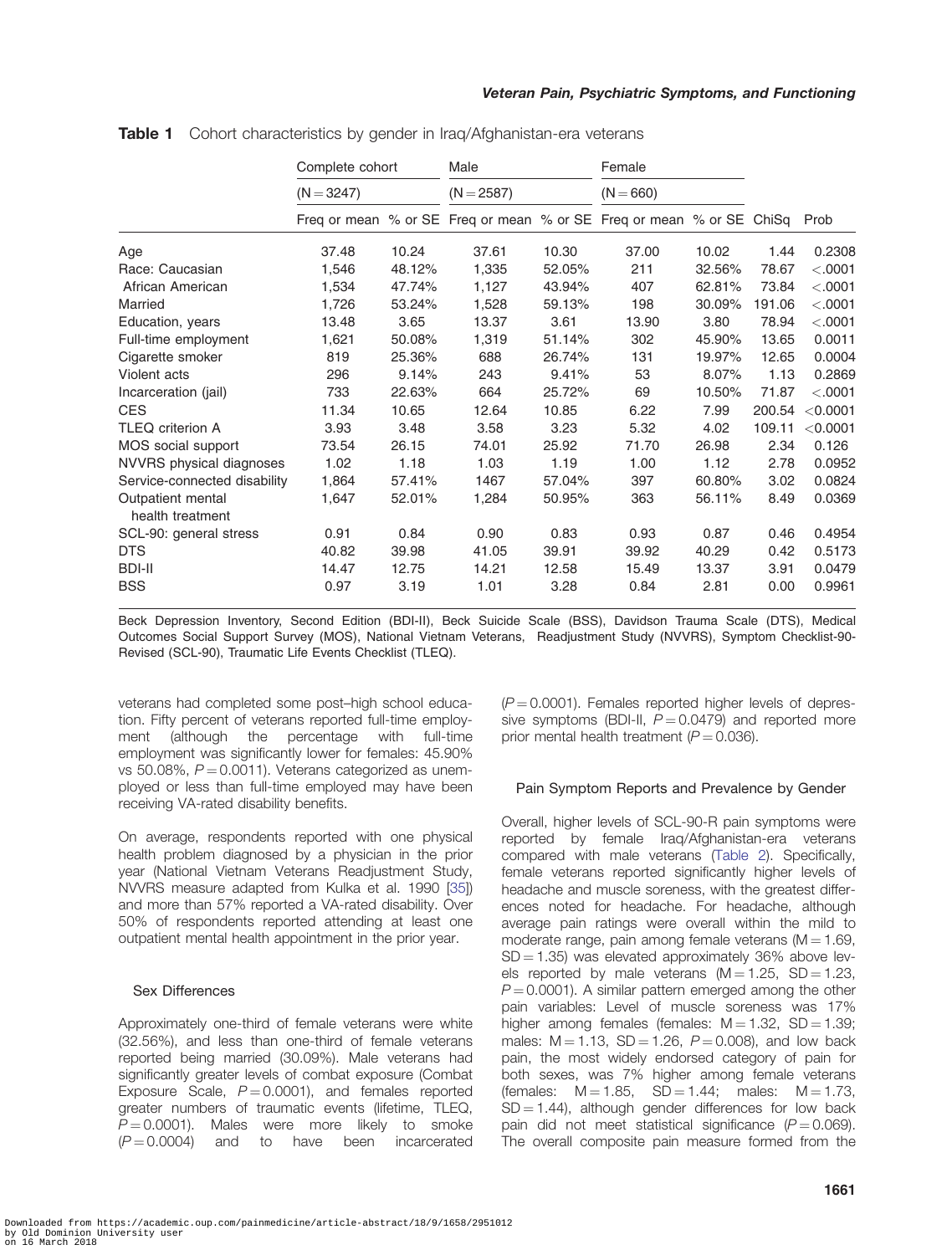|                 | Male  |           |       | Female |       |     |       |            |
|-----------------|-------|-----------|-------|--------|-------|-----|-------|------------|
|                 | Mean  | <b>SD</b> | N     | Mean   | SD    | N   | Ζ     | Prob $ Z $ |
| Headache        | 1.247 | 1.229     | 2.587 | 1.691  | 1.345 | 660 | 7.669 | < 0.0001   |
| Low back pain   | 1.733 | 1.442     | 2.587 | 1.853  | 1.484 | 660 | 1.821 | 0.069      |
| Muscle soreness | 1.133 | 1.258     | 2.585 | 1.321  | 1.391 | 660 | 2.641 | 0.008      |
| Total pain      | 1.371 | 1.060     | 2.587 | 1.622  | 1.135 | 660 | 5.023 | < 0.0001   |

<span id="page-6-0"></span>Table 2 Gender differences in mean SCL-90R pain symptoms

**Table 3** Proportion of male and female veterans reporting high levels of pain

|                 | Male      |       |             |       | Female    |       |             |       |         |               |
|-----------------|-----------|-------|-------------|-------|-----------|-------|-------------|-------|---------|---------------|
|                 | No pain N |       | High pain N |       | No pain N |       | High pain N |       | $v^2 =$ | Prob $\chi^2$ |
| Headache        | 931       | 65.33 | 494         | 34.67 | 166       | 44.39 | 208         | 55.61 | 54.64   | < 0.0001      |
| Low back pain   | 731       | 45.10 | 560         | 54.90 | 177       | 40.97 | 255         | 59.03 | 2.35    | 0.1252        |
| Muscle soreness | 1.119     | 71.18 | 453         | 28.82 | 271       | 63.92 | 153         | 36.08 | 8.34    | 0.0039        |

summing of individual items was also significantly elevated (18%) in female veterans ( $M = 1.62$ , SD  $= 1.14$ ) relative to males ( $M = 1.37$ , SD = 1.06,  $P < 0.0001$ ).

Gender differences were also examined in the frequency of pain severity reported for each of the three SCL-90-R items (Table 3). Consistent with observations reported above, the proportion of veterans reporting pain at either of the highest two levels (ratings of 3 or 4) was significantly greater among female veterans for both headache and muscle soreness. Specifically, approximately 56% of female veterans reported moderate to severe headaches compared with only 35% of male veterans, and 36% of female veterans endorsed high levels of muscle soreness as compared with 29% of male veterans.

#### Gender, Pain Symptoms, Psychiatric Ratings, and Functional Status

Associations between pain and indices of mental health and functional status were also examined [\(Table 4](#page-7-0)). Relative to those with no pain, participants with moderate to severe pain ratings (SCL-90-R ratings of 3 or 4) reported more psychiatric problems and lower functional status. In all instances, psychiatric indices (i.e., depression, suicidal ideation, PTSD symptoms, sleep) were elevated and protective indices (i.e., resilience and social support) diminished by comorbid reports of moderate to severe pain. These findings were manifest in multilevel regression analyses through estimated coefficients associated with the dichotomous proxy measure denoting high pain: In each of the 10 estimated models, the coefficient was highly significant. That is, for all indices examined, the statistical main effect of moderate to severe pain was significantly associated with adverse psychiatric and functional ratings [\(Table 4](#page-7-0)).

symptoms and function, and despite elevated reported pain among female veterans, in no instances did the multivariate interaction terms crossing the bivariate proxies for gender and high pain (specifically designed to test for a differential effect of gender on the association between pain and adverse ratings) attain statistical significance [\(Table 4\)](#page-7-0). In a more direct test for differential effects of pain on function by gender, gender differences in levels of psychiatric and functional indices were tested among a subset of subjects endorsing either of the two highest pain levels (ratings of 3 or 4) on any of the three individual SCL-90-R pain items. In all instances, excepting PTSD, differences between male and female veterans on tested indices were nonsignificant. For PTSD, male veterans reported significantly higher mean DTS scores than females  $(M = 63.46, SD = 1.20; M = 57.43, SD = 2.24,$ respectively,  $P = 0.016$ ) ([Table 5\)](#page-8-0).

Despite the adverse associations of pain on psychiatric

#### **Discussion**

To our knowledge, this is the first examination of gender differences in psychiatric and functional impairment in veterans reporting equivalent pain ratings. Our findings indicate that male and female Iraq/Afghanistan-era veterans reporting similar levels of pain have similar psychiatric and functional impairments. Our findings also confirm earlier reports that female veterans endorse higher mean levels of pain compared with male veterans and that as pain severity increases so does psychiatric comorbidity and functional impairment, regardless of gender. Taken together, these results have important implications for the assessment and treatment of painrelated disorders and psychiatric comorbidities in Iraq/ Afghanistan-era veterans.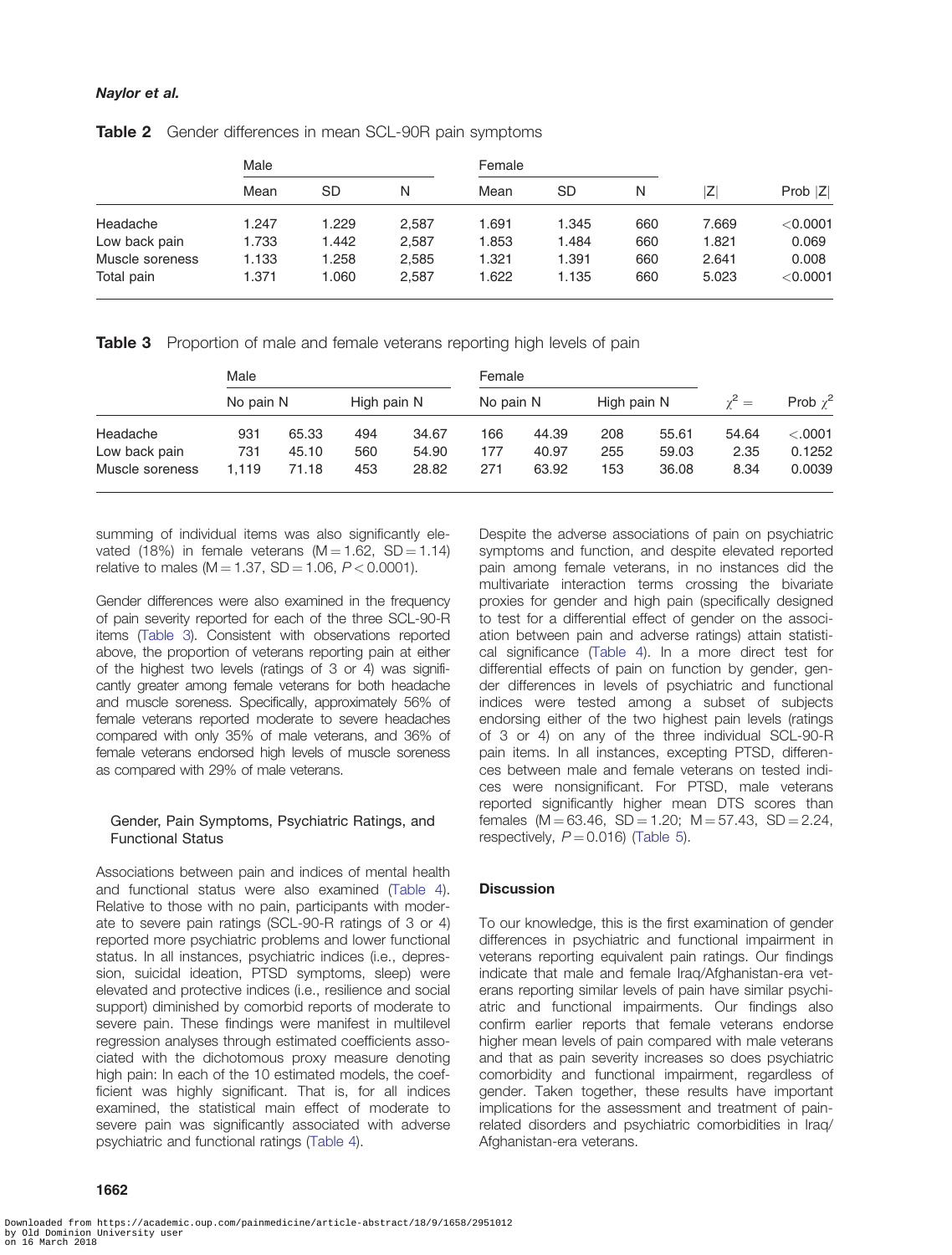|                  |                              | Psychiatric indices |               |                  |                             |              | <b>Functional indices</b>      |              |               |       |                             |
|------------------|------------------------------|---------------------|---------------|------------------|-----------------------------|--------------|--------------------------------|--------------|---------------|-------|-----------------------------|
|                  | Parameter                    | Est                 | <b>SE</b>     | ChiSq            | Type<br>3 prob              |              | Parameter                      | Est          | <b>SE</b>     | ChiSa | <b>Type</b><br>3 prob       |
| <b>BDI</b>       | Int                          |                     | 1.82 0.09     |                  |                             | Disable%     | Int                            |              | 3.73 0.15     |       |                             |
|                  | Female                       | $-0.04$ 0.10        |               | 0.21             | 0.6434                      |              | Female                         |              | $0.01$ $0.16$ | 0.00  | 0.9642                      |
|                  | High pain                    |                     |               |                  | 1.29 $0.10$ 343.34 < 0.0001 |              | High pain                      |              | $0.33$ $0.16$ | 12.56 | 0.0004                      |
|                  | High pain X fem              |                     | $0.01$ $0.11$ | 0.01             | 0.9183                      |              | High pain $X$ fem $-0.02$ 0.17 |              |               | 0.01  | 0.9104                      |
| <b>BSS</b>       | Int                          |                     | $0.06$ $0.10$ |                  |                             | <b>PSQI</b>  | Int                            |              | 1.86 0.05     |       |                             |
|                  | Female                       |                     | $0.17$ $0.11$ | 2.34             | 0.1259                      |              | Female                         |              | $0.00$ $0.06$ | 0.00  | 0.965                       |
|                  | High pain                    |                     |               |                  | $0.74$ 0.11 119.67 < 0.0001 |              | High pain                      |              |               |       | $0.71$ 0.06 365.17 < 0.0001 |
|                  | High pain X fem              |                     | $0.01$ $0.12$ | 0.01             | 0.9304                      |              | High pain X fem $-0.02$ 0.06   |              |               | 0.15  | 0.7009                      |
| <b>DTS</b>       | Int                          |                     | 2.30 0.12     |                  |                             | Employed Int |                                |              | 0.99 0.25     |       |                             |
|                  | Female                       |                     | $0.16$ $0.13$ | 1.37             | 0.2426                      |              | Female                         | $-0.21$ 0.27 |               | 0.59  | 0.4431                      |
|                  | High pain                    |                     |               |                  | 1.75 0.13 297.78 < 0.0001   |              | High pain                      | $-0.94$ 0.27 |               |       | 31.92 < 0.0001              |
|                  | High pain X fem $-0.06$ 0.15 |                     |               | 0.14             | 0.7044                      |              | High pain X fem                |              | 0.26 0.30     | 0.74  | 0.3889                      |
| MН<br>outpatient | Int                          | $-0.92$ 0.25        |               |                  |                             | <b>MOS</b>   | Int                            |              | 4.38 0.06     |       |                             |
|                  | Female                       | $-0.11$ 0.27        |               | 0.16             | 0.6907                      |              | Female                         |              | $0.00\ 0.07$  | 0.00  | 0.979                       |
|                  | High pain                    |                     |               | 1.68 0.27 137.36 | < 0.0001                    |              | High pain                      | $-0.16$ 0.07 |               | 13.99 | 0.0002                      |
|                  | High pain X fem              |                     | $0.00$ $0.30$ | 0.00             | 0.9923                      |              | High pain X fem                |              | $0.04$ 0.08   | 0.25  | 0.6164                      |
| CD-RISC          | Int                          |                     | 4.42 0.03     |                  |                             | Violent      | Int                            | $-4.38$ 1.01 |               |       |                             |
|                  | Female                       |                     | $0.00$ $0.04$ | 0.01             | 0.9225                      |              | Female                         |              | 0.39 1.08     | 0.14  | 0.7077                      |
|                  | High pain                    | $-0.19$ 0.04        |               | 80.99            | < 0.0001                    |              | High pain                      |              | 2.41 1.02     | 49.87 | < 0.0001                    |
|                  | High pain X fem $-0.01$ 0.04 |                     |               | 0.04             | 0.8409                      |              | High pain X fem $-0.13$ 1.09   |              |               | 0.01  | 0.9027                      |

<span id="page-7-0"></span>**Table 4** Regression analysis of psychiatric and functional measures by indices of high pain, gender, and pain by gender in Iraq/Afghanistan-era veterans

 $BDI = Beck$  Depression Inventory, Second Edition; BSS = Beck Suicide Scale; CD-RISC = Connor Davidson Resilience Scale; DISABIL% = VA-rated disability; DTS = Davidson Trauma Scale; Employed = full-time employment; Est = estimate; Int = intercept; MH = Mental Health Care Utilization; MOS = Medical Outcomes Social Support Survey; PSQI = Pittsburg Sleep Quality Index; Violent  $=$  perpetrated violence in past year.

#### Self-Reported Pain Symptoms in Male and Female Iraq/Afghanistan-Era Veterans

In the current sample, female Iraq/Afghanistan-era veterans reported higher levels of pain than male veterans. Specifically, compared with males, mean pain scores were higher in female veterans for headache, muscle soreness, and total pain (three individual pain items summed to form an overall composite rating of pain). These findings are consistent with other reports in both veteran and civilian literatures that women report more headaches [[6](#page-9-0),[7,15](#page-9-0),[36\]](#page-10-0) and musculoskeletal pain [[13–15\]](#page-9-0) than men. Although there was no significant gender difference in mean pain scores for low back pain in the current study, differences trended in a similar direction as other findings. Other research has found that women report significantly higher rates of back pain compared with men in both civilian and

veteran populations, including Iraq/Afghanistan-era veterans [\[14](#page-9-0),[15\]](#page-9-0).

#### Pain and Psychiatric Comorbidity in Male and Female Iraq/Afghanistan-Era Veterans

Consistent with other reports in the literature, our findings indicate that the presence of pain symptoms is positively associated with psychiatric comorbidity and negatively associated with indices of psychosocial function [\[15](#page-9-0),[16,20](#page-9-0),[22,27](#page-10-0)]. As female veterans report higher levels of pain and are at greater risk for several psychiatric disorders in general [[37,38](#page-10-0)], we hypothesized that female veterans reporting pain symptoms would also experience elevated rates of comorbid psychiatric disorders and functional impairment. Unexpectedly, our findings did not support this hypothesis. In fact, in this sample, there were almost no gender-related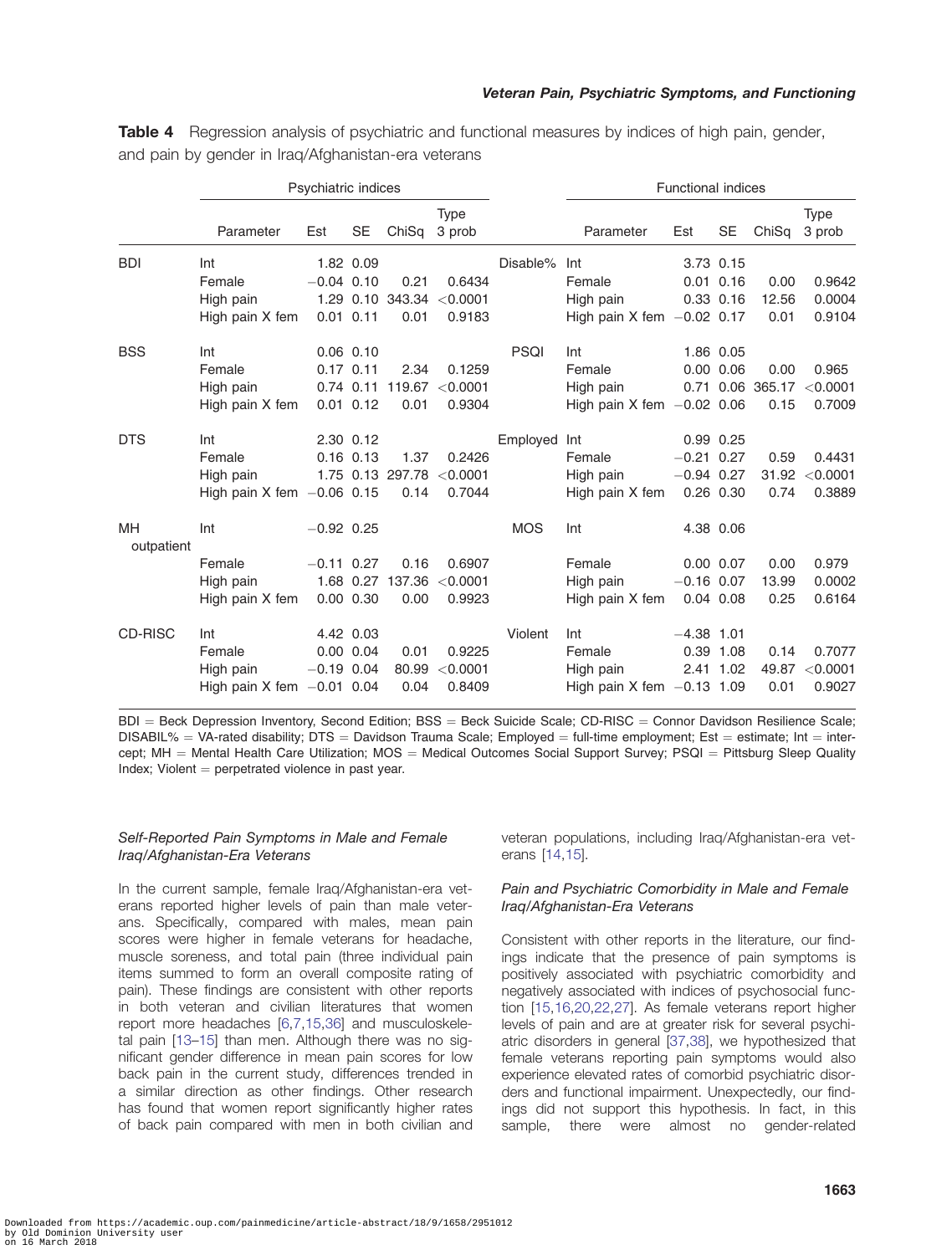|               | Male  |      |       | Female |           |     | <b>Difference</b> |           |         |              |
|---------------|-------|------|-------|--------|-----------|-----|-------------------|-----------|---------|--------------|
| Measure       | Mean  | SE   | N     | Mean   | <b>SE</b> | N   | Mean              | <b>SE</b> | Z       | Prob $ Z $ < |
| <b>BDI</b>    | 21.53 | 0.38 | 1,130 | 22.27  | 0.73      | 351 | $-0.74$           | 0.80      | 0.81    | 0.416        |
| <b>BSS</b>    | 2.64  | 0.12 | 1,127 | 2.22   | 0.18      | 351 | 0.43              | 0.24      | $-1.12$ | 0.261        |
| <b>DTS</b>    | 63.46 | 1.20 | 1.118 | 57.43  | 2.24      | 349 | 6.03              | 2.49      | $-2.42$ | 0.016        |
| MH outpatient | 0.66  | 0.01 | 1,090 | 0.68   | 0.03      | 341 | $-0.02$           | 0.03      | 0.80    | 0.424        |
| CD-RISC       | 67.95 | 0.56 | 1,131 | 68.79  | 1.08      | 351 | $-0.85$           | 1.17      | 0.86    | 0.389        |
| Disability%   | 57.01 | 1.06 | 742   | 57.69  | 1.81      | 249 | $-0.67$           | 2.11      | 0.43    | 0.664        |
| <b>PSQI</b>   | 12.73 | 0.14 | 984   | 13.08  | 0.24      | 321 | $-0.34$           | 0.28      | 0.96    | 0.337        |
| Employed      | 0.52  | 0.01 | 1,126 | 0.51   | 0.03      | 351 | 0.01              | 0.03      | $-0.39$ | 0.693        |
| <b>MOS</b>    | 71.04 | 0.92 | 833   | 68.22  | 1.68      | 261 | 2.82              | 1.89      | $-1.43$ | 0.154        |
| Violent       | 0.15  | 0.01 | 1,128 | 0.12   | 0.02      | 351 | 0.03              | 0.02      | $-1.39$ | 0.164        |

<span id="page-8-0"></span>**Table 5** Gender differences in psychiatric and functional indices by indices of high pain in Irag/ Afghanistan-era veterans

 $BDI = Beck$  Depression Inventory, Second Edition; BSS = Beck Suicide Scale; CD-RISC = Connor Davidson Resilience Scale; Disability% = VA-rated disability; DTS = Davidson Trauma Scale; Employed = full-time employment; Est = estimate; Int = intercept; MH  $=$  Mental Health Care Utilization; MOS  $=$  Medical Outcomes Social Support Survey; PSQI  $=$  Pittsburg Sleep Quality  $Index$ ; Violent  $=$  perpetuated violence.

differences in psychiatric and function ratings when pain levels were equal. The lack of gender differences after equating for pain is an unexpected and new finding. Additionally, in the single instance in which psychiatric status differed by gender (PTSD symptoms), males, contrary to our initial hypotheses, were significantly more impacted. This finding suggests that pain symptoms may have a large impact on PTSD status, particularly for male Iraq/Afghanistan-era veterans.

Overall, these findings have significant implications for the role of gender in the clinical evaluation and treatment of pain and associated psychiatric comorbidities and functional impairments in veterans. Specifically, our findings that male and female veterans with similar pain ratings report similar psychiatric symptoms suggest that neither pain management nor psychiatric treatments would be expected to differ between genders. Although the literature on gender differences in pain treatments and prescribing practices for veterans is limited, there may be gender-based differences. For example, a recent study reported that female veterans receiving chronic opioid therapy are more likely than their male counterparts to receive the potentially dangerous combination of additional sedating medications [\[39](#page-10-0)]. Within civilian samples, women's pain reports are more likely than men's to be interpreted by providers as somatization. Thus, women may consequently be less likely than men to receive analgesic medications such as opioids [\[40](#page-10-0)] and more likely to be treated with sedatives and anxiolytics [\[41](#page-10-0)]. Although there are several potential interpretations of these practices, this pattern of care may be an indicator of gender bias among prescribers. At a minimum, our findings highlight the importance of objectively assessing men and women for comorbid mental health symptoms and functional impairment and remaining mindful of gender-based assumptions.

From a broader medical health care perspective, these findings support continued efforts to provide veterans with integrated mental and physical health care, and for all providers to routinely assess for pain symptoms. Colocated collaborative care and care management efforts have been a VA priority since 2008 [[42\]](#page-10-0), and a variety of models are currently being successfully implemented within the VA [\[43](#page-10-0)]. These delivery platforms have been developed to improve care for commonly occurring psychiatric conditions and physical health problems, such a chronic pain, and are associated with increased access to mental health treatment, service utilization, and engagement [\[40](#page-10-0),[44–](#page-10-0)[47](#page-11-0)].

#### Limitations

Athough these findings are generally consistent with the existing literature and provide a unique perspective with respect to gender and psychiatric comorbidity and functional status, several limitations should be considered. First, this is not a completely representative sample of Iraq/Afghanistan-era veterans and may not be generalizable to national Iraq/Afghanistan-era cohorts. Veteran information in this data set has been collected from a regional mid-Atlantic sample of veterans responding to a study advertisement. Because the SCL-90-R assesses seven-day history of pain symptoms only, the chronicity of participants' reported pain symptoms cannot be determined and initial conclusions drawn from these data will require validation in a larger cohort. In addition, not all psychiatric conditions, including anxiety and substance use, were included in this analysis and warrant further investigation. Finally, as a cross-sectional study, associations between variables of interest are described, but causative factors cannot be determined. Future prospective investigations are warranted to explore the role of gender and pain in psychiatric symptoms and functioning.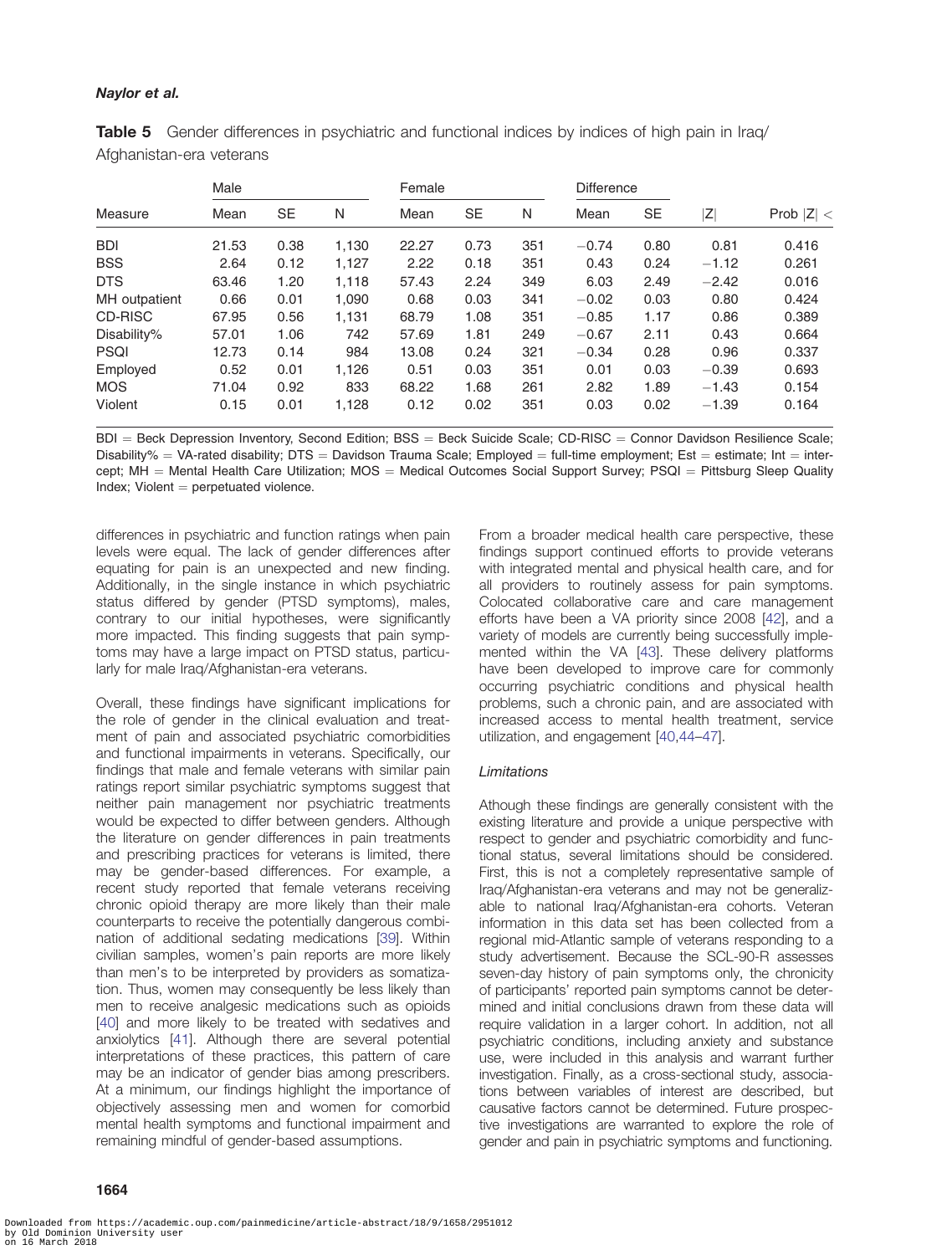#### <span id="page-9-0"></span>Acknowledgments

The authors would like to thank Dr. Susan McCutcheon RN, EdD, VA National Mental Health Director for Family Services, Women's Mental Health, and Military Sexual Trauma, for her assistance in conceptualization and development of this manuscript.

#### References

- 1 National Center for Veteran Analysis and Statistics. America's women veterans: Military service history and VA benefit utilization statistics. Washington, DC: National Center for Veteran Analysis and Statistics, Department of Veterans Affairs; 2011.
- 2 VHA Epidemiology Program. Post-Deployment Health Group, Office of Public Health, Veterans Health Administration, Department of Veterans Affairs. (2013). Analysis of VA Health Care Utilization among Operation Enduring Freedom, Operation Iraqi Freedom, and Operation New Dawn Veterans, from 1st Qtr FY 2002 through 1st Qtr FY 2013. Washington, DC.
- 3 Haskell SG, Ning Y, Krebs E, et al. Prevalence of painful musculoskeletal conditions in female and male veterans in 7 years after return from deployment in Operation Enduring Freedom/Operation Iraqi Freedom. Clin J Pain 2012;28:163–7.
- 4 Fillingim RB. Sex, gender, and pain: Women and men really are different. Curr Rev Pain 2000;4: 24–30.
- 5 Paller CJ, Campbell CM, Edwards RR, Dobs AS. Sex-based differences in pain perception and treatment. Pain Med 2009;10:289–99.
- 6 Schwartz BS, Stewart WF, Simon D, Lipton RB. Epidemiology of tension-type headache. JAMA 1998;279:381–3.
- 7 Lipton RB, Bigal ME, Stewart WF. Clinical trials of acute treatments for migraine including multiple attack studies of pain, disability, and health-related quality of life. Neurology 2005;65:S50–8.
- 8 Rauhala K, Oikarinen KS, Jarvelin MR, Raustia AM. Facial pain and temporomandibular disorders: An epidemiological study of the Northern Finland 1966 Birth Cohort. Cranio 2000;18:40–6.
- 9 Stavropoulos F, Hastie BA. Chronic facial pain in the female patient: Treatment updates. Oral Maxillofac Surg Clin North Am 2007;19:245–58.
- 10 Wolfe F, Ross K, Anderson J, Russell IJ, Hebert L. The prevalence and characteristics of fibromyalgia in

#### Veteran Pain, Psychiatric Symptoms, and Functioning

the general population. Arthritis Rheum 1995;38: 19–28.

- 11 Ruau D, Liu LY, Clark JD, Angst MS, Butte AJ. Sex differences in reported pain across 11,000 patients captured in electronic medical records. J Pain 2012; 13:228–34.
- 12 Cepeda MS, Carr DB. Women experience more pain and require more morphine than men to achieve a similar degree of analgesia. Anesth Analg 2003;97:1464–8.
- 13 Crook J, Rideout E, Browne G. The prevalence of pain complaints in a general population. Pain 1984; 18:299–314.
- 14 Haskell SG, Mattocks K, Goulet JL, et al. The burden of illness in the first year home: Do male and female VA users differ in health conditions and healthcare utilization. Womens Health Issues 2011; 21:92–7.
- 15 Runnals JJ, Van Voorhees E, Robbins AT, et al. Self-reported pain complaints among Afghanistan/ Iraq era men and women veterans with comorbid posttraumatic stress disorder and major depressive disorder. Pain Med 2013;14:1529–33.
- 16 Higgins DM, Kerns RD, Brandt CA, et al. Persistent pain and comorbidity among Operation Enduring Freedom/Operation Iraqi Freedom/Operation New Dawn veterans. Pain Med 2014;15:782–90.
- 17 Haskell SG, Brandt CA, Krebs EE, et al. Pain among veterans of operations enduring freedom and Iraqi freedom: Do women and men differ? Pain Med 2009;10:1167–73.
- 18 Haskell SG, Gordon KS, Mattocks K, et al. Gender differences in rates of depression, PTSD, pain, obesity, and military sexual trauma among Connecticut War Veterans of Iraq and Afghanistan. J Womens Health (Larchmt) 2010;19:267–71.
- 19 Suggested citation from publication is: Epidemiology Program, Post-Deployment Health Group, Office of Public Health, Veterans Health Administration, Department of Veterans Affairs. (2015). Analysis of VA Health Care Utilization among Operation Enduring Freedom, Operation Iraqi Freedom, and Operation New Dawn Veterans, from 1st Qtr FY 2002 through 2nd Qtr FY 2015. Washington, DC.
- 20 Helmer DA, Chandler HK, Quigley KS, et al. Chronic widespread pain, mental health, and physical role function in OEF/OIF veterans. Pain Med 2009;10: 1174–82.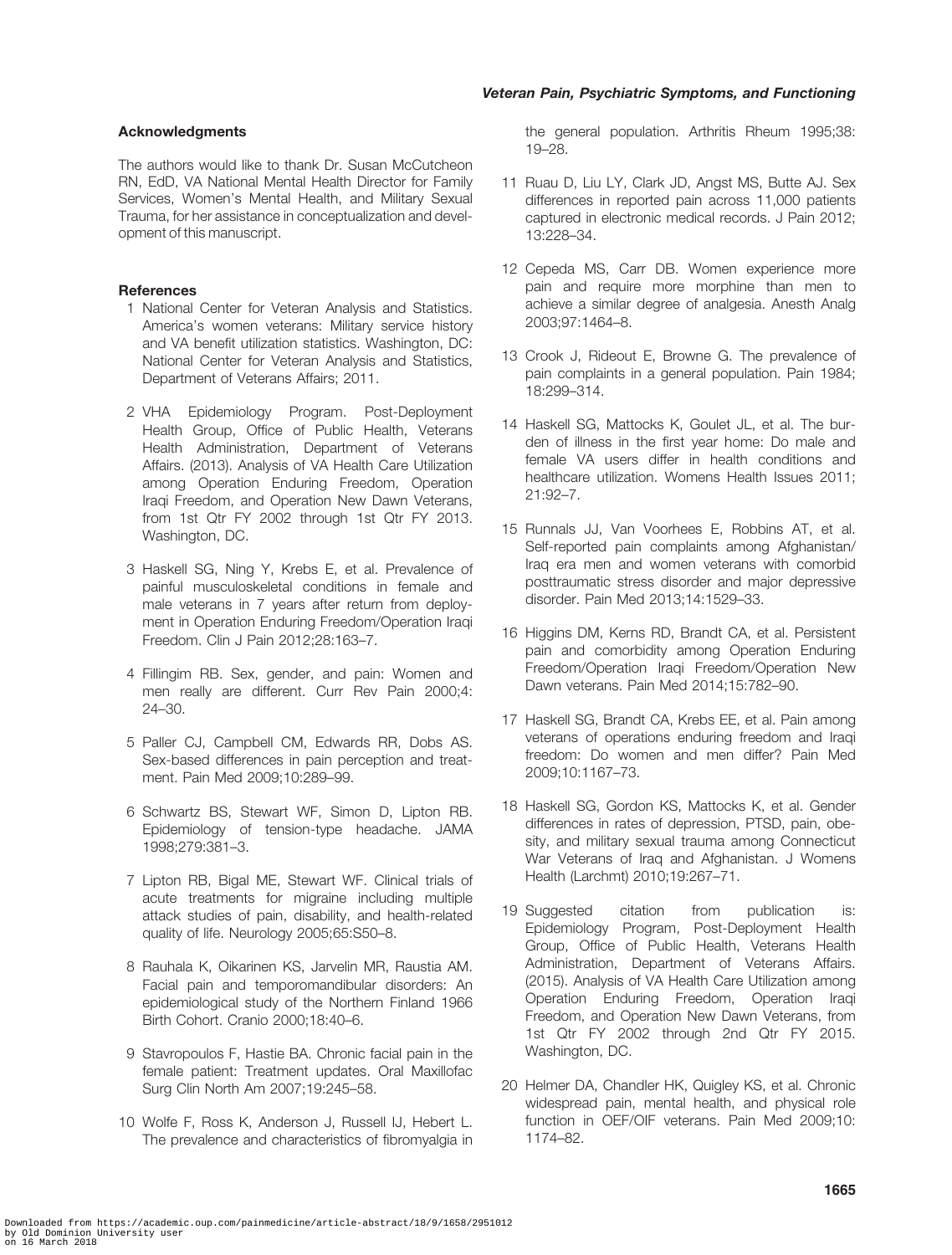- <span id="page-10-0"></span>21 Outcalt SD, Ang DC, Wu J, et al. Pain experience of Iraq and Afghanistan veterans with comorbid chronic pain and posttraumatic stress. J Rehabil Res Dev 2014;51:559–70.
- 22 Lew HL, Otis JD, Tun C, et al. Prevalence of chronic pain, posttraumatic stress disorder, and persistent postconcussive symptoms in OIF/OEF veterans: Polytrauma clinical triad. J Rehabil Res Dev 2009;46: 697–702.
- 23 Gironda RJ, Clark ME, Ruff RL, et al. Traumatic brain injury, polytrauma, and pain: Challenges and treatment strategies for the polytrauma rehabilitation. Rehabil Psychol 2009;54:247–58.
- 24 Taylor BC, Hagel EM, Carlson KF, et al. Prevalence and costs of co-occurring traumatic brain injury with and without psychiatric disturbance and pain among Afghanistan and Iraq War veteran VA users. Med Care 2012;50:342–6.
- 25 Caldeiro RM, Malte CA, Calsyn DA, et al. The association of persistent pain with out-patient addiction treatment outcomes and service utilization. Addiction 2008;103:1996–2005.
- 26 Finley EP, Bollinger M, Noel PH, et al. A National Cohort Study of the association between the polytrauma clinical triad and suicide-related behavior among US veterans who served in Iraq and Afghanistan. Am J Public Health 2015;105:380–7.
- 27 Ilgen MA, Zivin K, Austin KL, et al. Severe pain predicts greater likelihood of subsequent suicide. Suicide Life Threat Behav 2010;40:597–608.
- 28 Pietrzak RH, Russo AR, Ling Q, Southwick SM. Suicidal ideation in treatment-seeking veterans of operations enduring freedom and Iraqi freedom: The role of coping strategies, resilience, and social support. J Psychiatr Res 2011;45:720–6.
- 29 Beck AT, Steer RA, Ball R, Ranieri W. Comparison of Beck Depression Inventories-IA and–II in psychiatric outpatients. J Pers Assess 1996;67:588–97.
- 30 Beck AT, Steer RA, Ranieri WF. Scale for Suicidal Ideation: Psychometric properties of a self-report version. J Clin Psychol 1988;44:499–505.
- 31 Davidson JR, Book SW, Colket JT, et al. Assessment of a new self-rating scale for posttraumatic stress disorder. Psychol Med 1997;27: 153–60.
- 32 Connor KM, Davidson JR. Development of a new resilience scale: The Connor-Davidson Resilience Scale (CD-RISC). Depress Anxiety 2003;18:76–82.
- 33 Buysse DJ, Reynolds CF 3rd, Monk TH, Berman SR, Kupfer DJ. The Pittsburgh Sleep Quality Index: A new instrument for psychiatric practice and research. Psychiatry Res 1989;28:193–213.
- 34 Sherbourne CD, Stewart AL. The MOS social support survey. Soc Sci Med 1991;32:705–14.
- 35 Kulka, RA, Schlenger, JA, Fairbank, JA, et al. 1990. Trauma and the Vietnam war generation: Report of findings from the National Vietnam Veterans Readjustment Study. In: Brunner/Mazel, ed. New York.
- 36 Lipton RB, Bigal ME. The epidemiology of migraine. Am J Med 2005;118(suppl 1):3S–10S.
- 37 Booth-Kewley S, Schmied EA, Highfill-McRoy RM, et al. Predictors of psychiatric disorders in combat veterans. BMC Psychiatry 2013;13:130.
- 38 Seal KH, Metzler TJ, Gima KS, et al. Trends and risk factors for mental health diagnoses among Iraq and Afghanistan veterans using Department of Veterans Affairs health care, 2002–2008. Am J Public Health 2009;99:1651–8.
- 39 Oliva EM, Midboe AM, Lewis ET, et al. Sex differences in chronic pain management practices for patients receiving opioids from the Veterans Health Administration. Pain Med 2015;16:112–8.
- 40 Chen EH, Shofer FS, Dean AJ, et al. Gender disparity in analgesic treatment of emergency department patients with acute abdominal pain. Acad Emerg Med 2008;15:414–8.
- 41 Hoffmann DE, Tarzian AJ. The girl who cried pain: A bias against women in the treatment of pain. J Law Med Ethics 2001;29:13–27.
- 42 Butler, M, Kane, RL, McAline, D, et al. Integration of mental health/substance abuse and primary care. Evidence reports/technology assessments, No. 173. Rockville, MD: Agency for Healthcare Research Quality; 2008. [https://www.ncbi.nlm.nih.gov/books/](https://www.ncbi.nlm.nih.gov/books/NBK38632/) [NBK38632/.](https://www.ncbi.nlm.nih.gov/books/NBK38632/) Accessed June, 2016.
- 43 Beehler, GP, Funderburk, JS, King, PR, et al. The role and functions of embedded behavioral health providers in VA primary care–mental health integration. Current evidence and future directions. A VA Center for Integrated Healthcare White Paper. Center for Integrated Healthcare, Buffalo, NY; 2015.
- 44 Bryan CJ, Morrow C, Appolonio KK. Impact of behavioral health consultant interventions on patient symptoms and functioning in an integrated family medicine clinic. J Clin Psychol 2009;65 :281–93.